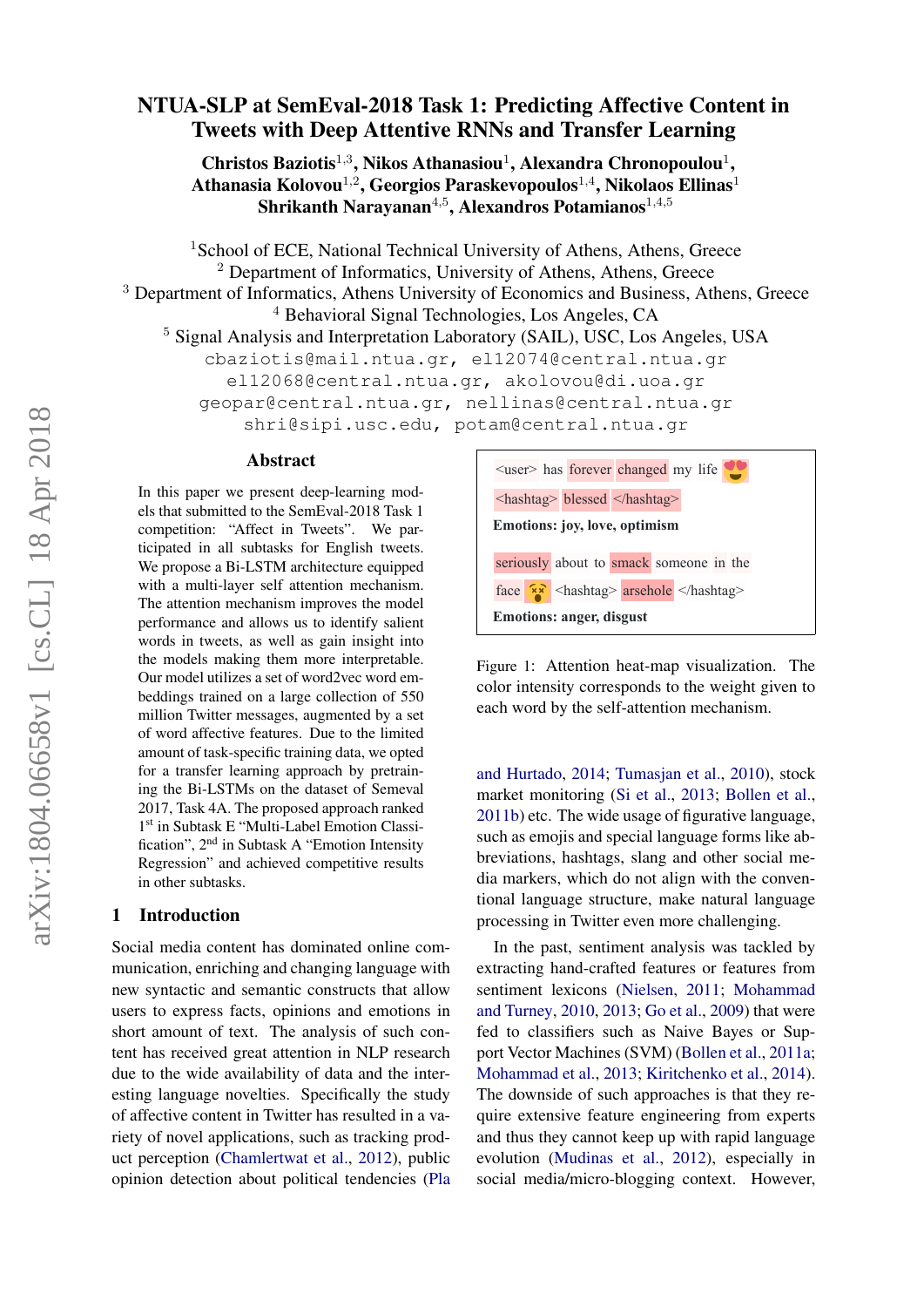<span id="page-1-0"></span>

Figure 2: High-level overview of our approach

recent advances in artificial neural networks for text classification have shown to outperform conventional approaches [\(Deriu et al.,](#page-8-5) [2016;](#page-8-5) [Rouvier](#page-9-7) [and Favre,](#page-9-7) [2016;](#page-9-7) [Rosenthal et al.,](#page-9-8) [2017a\)](#page-9-8). This can be attributed to their ability to learn features directly from data and also utilize hand-crafted features where needed. Most of aforementioned works focus on sentiment analysis, but similar approaches have been applied to emotion detection [\(Canales and Martínez-Barco,](#page-8-6) [2014\)](#page-8-6) leading to similar conclusions. SemEval 2018 Task 1: "Affect in Tweets" [\(Mohammad et al.,](#page-9-9) [2018\)](#page-9-9) focuses on exploring emotional content of tweets for both classification and regression tasks concerning the four basic emotions (joy, sadness, anger, fear) and the presence of more fine-grained emotions such as disgust or optimism.

In this paper, we present a deep-learning system that competed in SemEval 2018 Task 1: "Affect in Tweets". We explore a transfer learning approach to compensate for limited training data that uses the sentiment analysis dataset of Semeval Task 4A [\(Rosenthal et al.,](#page-9-10) [2017b\)](#page-9-10) for pretraining a model and then further fine-tune it on data for each subtask. Our model operates at the word-level and uses a Bidirectional LSTM equipped with a deep self-attention mechanism [\(Pavlopoulos et al.,](#page-9-11) [2017\)](#page-9-11). Moreover, to help interpret the inner workings of our model, we provide visualizations of tweets with annotations of the salient tokens as predicted by the attention layer.

## 2 Overview

Figure [2](#page-1-0) provides a high-level overview of our approach, which consists of three main steps:

(1) the *word embeddings pretraining*, where we train word2vec and affective word embeddings on our unlabeled Twitter dataset, (2) the *transfer learning* step, where we pretrain a deep-learning model on a sentiment analysis task, (3) the *fine-tuning* step, where we fine-tune the pretrained model on each subtask.

Task definitions. Given a tweet we are asked to: *Subtask EI-reg:* determine the intensity of a certain emotion (*joy, fear, sadness, anger*), as a realvalued number between in the [0, 1] interval.

*Subtask EI-oc:* classify its intensity towards a certain emotion (*joy, fear, sadness, anger*) across a 4-point scale.

*Subtask V-oc:* classify its valence intensity (i.e sentiment intensity) across a 7-point scale  $[-3, 3]$ . *Subtask V-reg:* determine its valence intensity as a real-valued number between in the [0, 1] interval.

*Subtask E-c:* determine the existence of none, one or more out of eleven emotions: *anger, anticipation, disgust, fear, joy, love, optimism, pessimism, sadness, surprise, trust*.

### 2.1 Data

Unlabeled Dataset. We collected a big dataset of 550 million English tweets, from April 2014 to June 2017. This dataset is used for (1) calculating word statistics needed in our text preprocessing pipeline (Section [2.3\)](#page-2-0) and (2) training word2vec and affective word embeddings (Section [2.2\)](#page-1-1).

Pretraining Dataset. For transfer learning, we utilized the dataset of Semeval-2017 Task4A. The dataset consists of 61, 854 tweets with {positive, neutral, negative} sentiment (valence) annotations. To our knowledge, this is the largest Twitter dataset with affective annotations.

## <span id="page-1-1"></span>2.2 Word Embeddings

Word embeddings are dense vector representations of words [\(Collobert and Weston,](#page-8-7) [2008;](#page-8-7) [Mikolov et al.,](#page-9-12) [2013\)](#page-9-12), capturing their semantic and syntactic information. To this end, we train *word2vec* word embeddings, to which we add 10 affective dimensions. We use our pretrained embeddings, to initialize the first layer (embedding layer) of our neural networks.

Word2vec Embeddings. We leverage our unlabeled dataset to train Twitter-specific word embeddings. We use the *word2vec* [\(Mikolov et al.,](#page-9-12) [2013\)](#page-9-12) algorithm, with the skip-gram model, negative sampling of 5 and minimum word count of 20,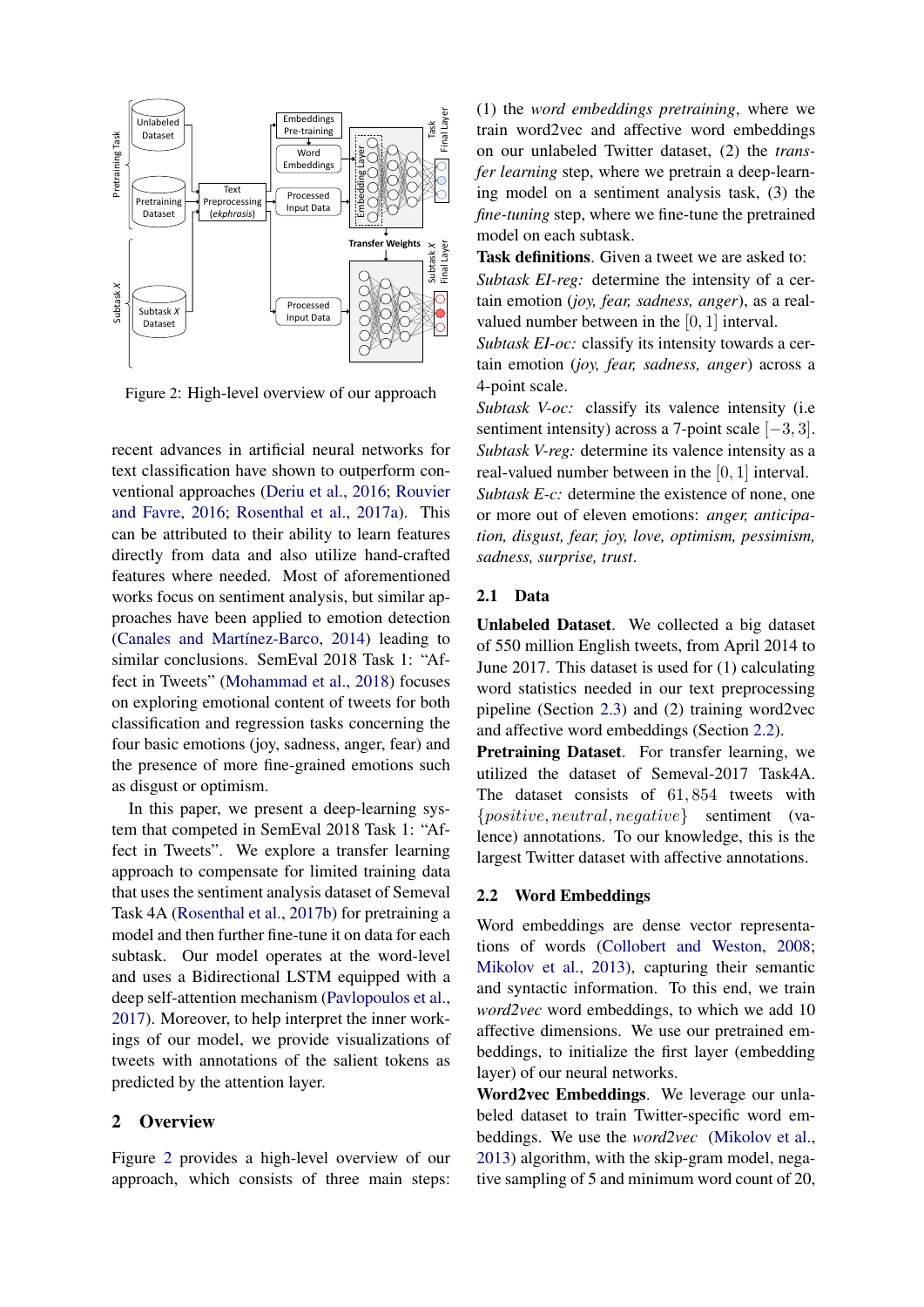utilizing Gensim's ( $\check{R}$ ehũřek and Sojka, [2010\)](#page-9-13) implementation. The resulting vocabulary contains 800, 000 words.

Affective Embeddings. Starting from small manually annotated lexica, continuous norms (within the  $[-1, 1]$  interval) for new words are estimated using semantic similarity and a linear model along ten affect-related dimensions, namely: valence, dominance, arousal, pleasantness, anger, sadness, fear, disgust, concreteness, familiarity. The method of generating word level norms is detailed in [\(Malandrakis et al.,](#page-9-14) [2013\)](#page-9-14) and relies on the assumption that given a similarity metric between two words, one may derive the similarity between their affective ratings. This approach uses a set of  $N$  words with known affective ratings (seed words), as a starting point. Concretely, we calculate the affective rating of a word  $w$  as follows:

<span id="page-2-1"></span>
$$
\hat{v}(w) = \alpha_0 + \sum_{i=1}^{N} \alpha_i v(t_i) S(t_i, w), \qquad (1)
$$

where  $t_1...t_N$  are the seed words,  $v(t_i)$  is the affective rating for seed word  $t_i$ ,  $\alpha_i$  is a trainable weight corresponding to seed  $t_i$  and  $S(j)$  stands for the semantic similarity metric between  $t_i$  and  $w$ . The seed words  $t_i$  are selected separately for each dimension, from the words available in the orig-inal manual annotations (see [2.2\)](#page-2-1). The  $S(\dot)$  metric is estimated as shown in [\(Palogiannidi et al.,](#page-9-15) [2015\)](#page-9-15) using word-level contextual feature vectors and adopting a scheme based on mutual information for feature weighting.

Manually annotated norms. To generate affective norms, we need to start from some manual annotations, so we use ten dimensions from four sources. From the Affective Norms for English Words [\(Bradley and Lang,](#page-8-8) [1999\)](#page-8-8) we use norms for valence, arousal and dominance. From the MRC Psycholinguistic database [\(Coltheart,](#page-8-9) [1981\)](#page-8-9), we use norms for concreteness and familiarity. From the Paivio norms [\(Clark and Paivio,](#page-8-10) [2004\)](#page-8-10) we use norms for pleasantness. Finally from [\(Stevenson](#page-10-1) [et al.,](#page-10-1) [2007\)](#page-10-1) we use norms for anger, sadness, fear and disgust.

## <span id="page-2-0"></span>2.3 Preprocessing $<sup>1</sup>$  $<sup>1</sup>$  $<sup>1</sup>$ </sup>

We utilized the *ekphrasis*<sup>[2](#page-2-3)</sup> [\(Baziotis et al.,](#page-8-11) [2017\)](#page-8-11) tool as a tweet preprocessor. The preprocessing steps included in ekphrasis are: Twitter-specific tokenization, spell correction, word normalization, word segmentation (for splitting hashtags) and word annotation.

Tokenization. Tokenization is the first fundamental preprocessing step and since it is the basis for the other steps, it immediately affects the quality of the features learned by the network. Tokenization on Twitter is challenging, since there is large variation in the vocabulary and the expressions which are used. There are certain expressions which are better kept as one token (e.g. antiamerican) and others that should be split into separate tokens. Ekphrasis recognizes Twitter markup, emoticons, emojis, dates (e.g. 07/11/2011, April 23rd), times (e.g. 4:30pm, 11:00 am), currencies (e.g. \$10, 25mil, 50 $\in$ ), acronyms, censored words (e.g. s\*\*t), words with emphasis (e.g. \*very\*) and more using an extensive list of regular expressions. Normalization. After tokenization, we apply a series of modifications on the extracted tokens, such as spell correction, word normalization and segmentation. Specifically for word normalization we use lowercase words, normalize URLs, emails, numbers, dates, times and user handles (@user). This helps reducing the vocabulary size without losing information. For spell correction [\(Jurafsky](#page-8-12) [and James,](#page-8-12) [2000\)](#page-8-12) and word segmentation [\(Segaran](#page-9-16) [and Hammerbacher,](#page-9-16) [2009\)](#page-9-16) we use the Viterbi algorithm. The prior probabilities are obtained from word statistics from the unlabeled dataset.

The benefits of the aforementioned procedure are the reduction of the vocabulary size, without removing any words, and the preservation of information that is usually lost during tokenization. Table [1](#page-2-4) shows an example text snippet and the resulting preprocessed tokens.

<span id="page-2-3"></span><sup>2</sup><github.com/cbaziotis/ekphrasis>

<span id="page-2-4"></span>

|           | original The *new* season of #TwinPeaks is coming on May 21, 2017. CANT WAIT \o/ !!! #tyseries #davidlynch :D                                                                                                                                                                        |
|-----------|--------------------------------------------------------------------------------------------------------------------------------------------------------------------------------------------------------------------------------------------------------------------------------------|
| processed | the new <emphasis> season of <hashtag> twin peaks </hashtag> is coming on <date>. cant <a><a>ll</a>caps&gt; wait</a></date></emphasis>                                                                                                                                               |
|           | $\langle \text{allcaps}\rangle$ $\langle \text{happy}\rangle$ ! $\langle \text{repeated}\rangle$ $\langle \text{hashtag}\rangle$ tv series $\langle \text{hashtag}\rangle$ $\langle \text{hashtag}\rangle$ david lynch $\langle \text{hashtag}\rangle$ $\langle \text{laugh}\rangle$ |

<span id="page-2-2"></span><sup>&</sup>lt;sup>1</sup>Significant portions of the systems submitted to SemEval 2018 in Tasks 1, 2 and 3, by the NTUA-SLP team are shared, specifically the preprocessing and portions of the DNN architecture. Their description is repeated here for completeness.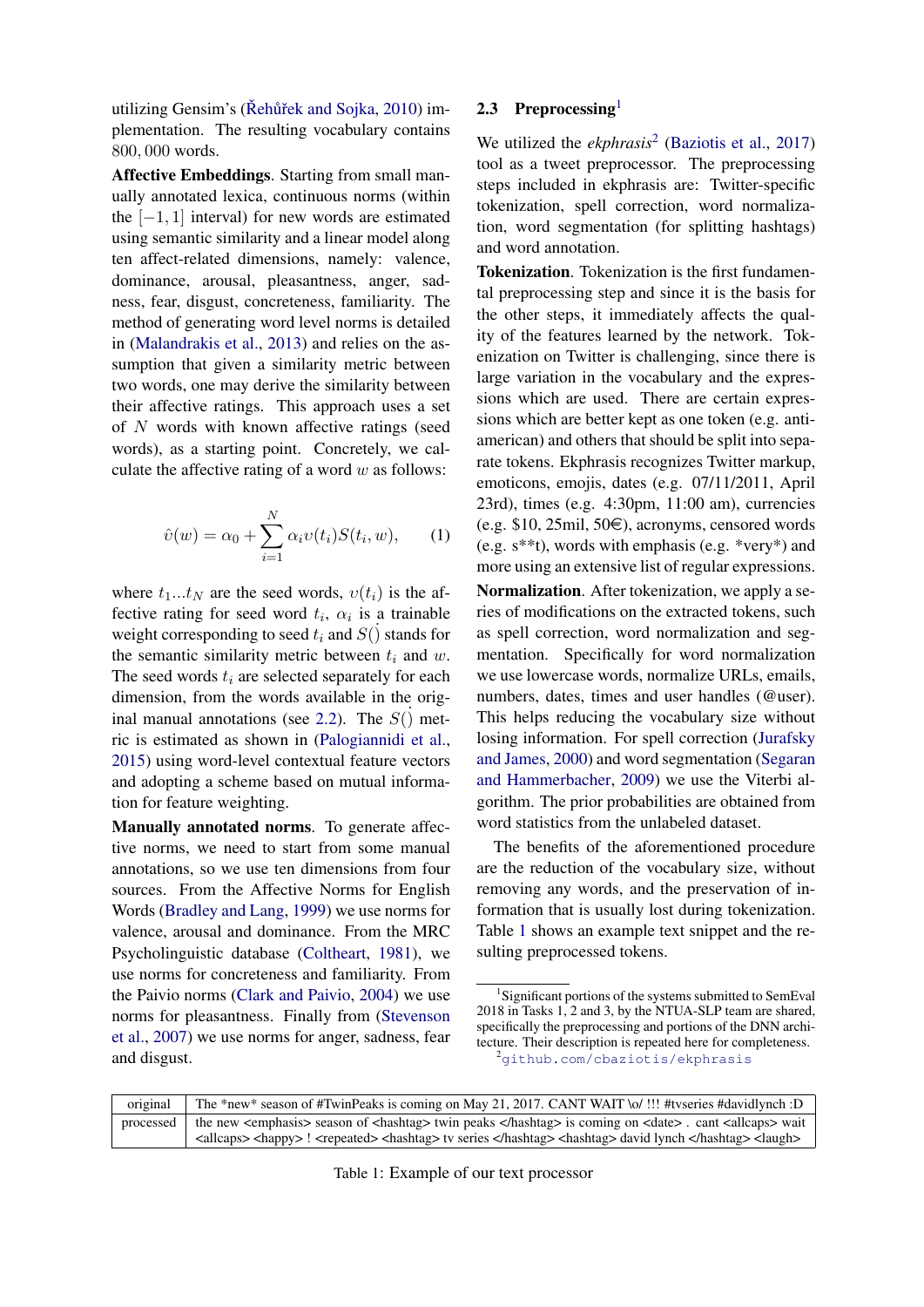#### 2.4 Neural Transfer Learning for NLP

Transfer learning aims to make use of the knowledge from a source domain, to improve the performance of a model in a different, but related, target domain. It has been applied with great success in computer vision (CV) [\(Razavian et al.,](#page-9-17) [2014;](#page-9-17) [Long et al.,](#page-9-18) [2014\)](#page-9-18). Deep neural networks in CV are rarely trained from scratch and instead are initialized with pretrained models. Notable examples include face recognition [\(Taigman et al.,](#page-10-2) [2014\)](#page-10-2) and visual QA [\(Agrawal et al.,](#page-8-13) [2017\)](#page-8-13), where image features trained on ImageNet [\(Deng et al.,](#page-8-14) [2009\)](#page-8-14) and word embeddings estimated on large corpora via unsupervised training are combined. Although model transfer has seen widespread success in computer vision, transfer learning beyond pretrained word vectors is less pervasive in NLP.

In our system, we explore the approach of pretraining a network in a sentiment analysis task in Twitter and use it to initialize the weights of the models of each subtask. We chose the dataset of Semeval 2017 Task4A (SA2017) [\(Rosenthal et al.,](#page-9-10) [2017b\)](#page-9-10), which is a semantically similar dataset to the emotion datasets of this task. By pretraining on a dataset in a similar domain, it is more likely that the source and target dataset will have similar distributions.

To build our pretrained model, we initialize the weights of the embedding layer with the word2vec Twitter embeddings and train a bidirectional LSTM (BiLSTM) with a deep self-attention mechanism [\(Pavlopoulos et al.,](#page-9-11) [2017\)](#page-9-11) on SA2017, similar to [\(Baziotis et al.,](#page-8-11) [2017\)](#page-8-11). Afterwards, we utilize the encoding part of the network, which is the BiLSTM and the attention layer, throwing away the last layer. This pretrained model is used for all subtasks, with the addition of a subtaskspecific final layer for classification/regression.

### 2.5 Recurrent Neural Networks

We model the Twitter messages using Recurrent Neural Networks (RNN). RNNs process their inputs sequentially, performing the same operation,  $h_t = f_W(x_t, h_{t-1})$ , on every element in a sequence, where  $h_t$  is the hidden state t the time step, and  $W$  the network weights. We can see that the hidden state at each time step depends on the previous hidden states, thus the order of elements (words) is important. This process also enables RNNs to handle inputs of variable length.

RNNs are difficult to train [\(Pascanu et al.,](#page-9-19)

<span id="page-3-0"></span>

Figure 3: Comparison between regular RNN and attentive RNN.

[2013\)](#page-9-19), because gradients may grow or decay exponentially over long sequences [\(Bengio et al.,](#page-8-15) [1994;](#page-8-15) [Hochreiter et al.,](#page-8-16) [2001\)](#page-8-16). A way to overcome these problems is to use more sophisticated variants of regular RNNs, like Long Short-Term Memory (LSTM) networks [\(Hochreiter and Schmidhu](#page-8-17)[ber,](#page-8-17) [1997\)](#page-8-17) or Gated Recurrent Units (GRU) [\(Cho](#page-8-18) [et al.,](#page-8-18) [2014\)](#page-8-18), introducing a gating mechanism to ensure proper gradient flow through the network.

#### <span id="page-3-1"></span>2.6 Self-Attention Mechanism

RNNs update their hidden state  $h_i$  as they process a sequence and the final hidden state holds a summary of the information in the sequence. In order to amplify the contribution of important words in the final representation, a self-attention mechanism [\(Bahdanau et al.,](#page-8-19) [2014\)](#page-8-19) is used as shown in Fig. [3.](#page-3-0) By employing an attention mechanism, the representation of the input sequence  $r$  is no longer limited to just the final state  $h_N$ , but rather it is a combination of all the hidden states  $h_i$ . This is done by computing the sequence representation, as the convex combination of all  $h_i$ . The weights  $a_i$  are learned by the network and their magnitude signifies the importance of each  $h_i$  in the final representation. Formally:

$$
r = \sum_{i=1}^{N} a_i h_i
$$
 where  $\sum_{i=1}^{N} a_i = 1$ ,  $a_i > 0$ 

#### 3 Model Description

Next, we present in detail the submitted models. For all subtasks, we adopted a transfer learning approach, by pretraining a BiLSTM network with a deep attention mechanism on SA2017 dataset. Afterwards, we replaced the last layer of the pretrained model with a task-specific layer and finetuned the whole network for each subtask.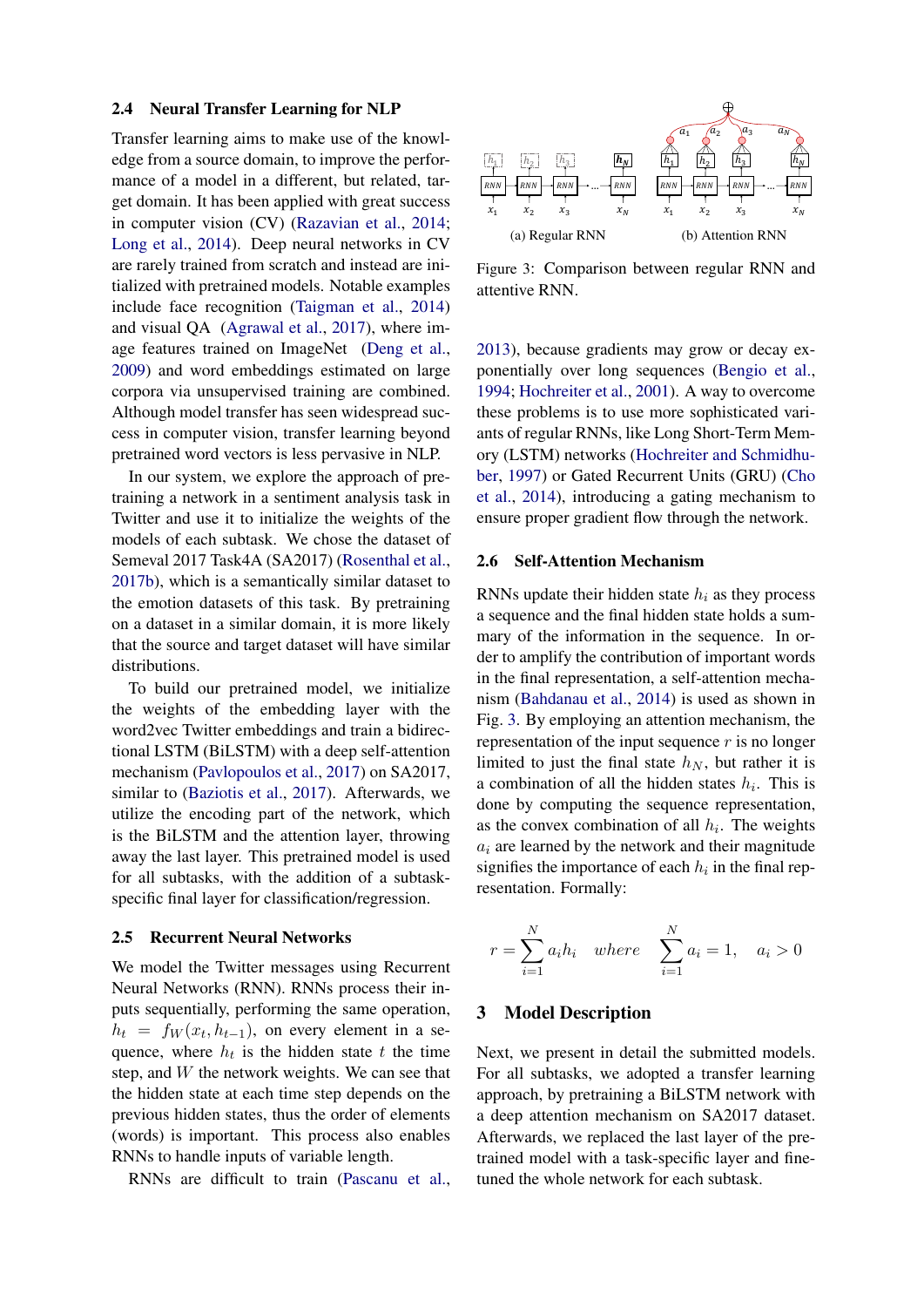

Figure 4: The proposed model, composed of a 2-layer BiLSTM with a deep self-attention mechanism.

#### 3.1 Transfer Learning Model (TF)

Our transfer learning model is based on the sentiment analysis model in [\(Baziotis et al.,](#page-8-11) [2017\)](#page-8-11). It consists of a 2-layer bidirectional LSTM (BiL-STM) with a deep self-attention mechanism.

Embedding Layer. The input to the network is a Twitter message, treated as a sequence of words. We use an embedding layer to project the words  $w_1, w_2, ..., w_N$  to a low-dimensional vector space  $R^{W}$ , where W is the size of the embedding layer and N the number of words in a tweet. We initialize the weights of the embedding layer with our pre-trained word embeddings (Section [2.2\)](#page-1-1).

BiLSTM Layer. An LSTM takes as input a sequence of word embeddings and produces word annotations  $h_1, h_2, ..., h_N$ , where  $h_i$  is the hidden state of the LSTM at time-step  $i$ , summarizing all the information of the sentence up to  $w_i$ . We use bidirectional LSTMs (BiLSTM) in order to get word annotations that summarize the information from both directions. A BiLSTM consists mation from both directions. A BILSTM CONSISTS of 2 LSTMs, a forward LSTM  $\overrightarrow{f}$  that parses the sentence from  $w_1$  to  $w_N$  and a backward LSTM  $\overline{f}$ that parses the sentence from  $w_N$  to  $w_1$ . We obtain the final annotation for each word  $h_i$ , by concatenating the annotations from both directions,

$$
h_i = \overrightarrow{h_i} \parallel \overleftarrow{h_i}, \quad h_i \in R^{2L} \tag{2}
$$

where  $\parallel$  denotes the concatenation operation and L the size of each LSTM.

Attention Layer. To amplify the contribution of the most informative words, we augment our BiL-STM with a self-attention mechanism. We use a

deep self-attention mechanism [\(Pavlopoulos et al.,](#page-9-11) [2017\)](#page-9-11), to obtain a more accurate estimation of the importance of each word. The attention weight in the simple self-attention mechanism, is replaced with a multilayer perceptron (MLP), composed of l layers with a non-linear activation function  $(tanh)$ . The MLP learns the attention function g. The attention weights  $a_i$  are then computed as a probability distribution over the hidden states  $h_i$ . The final representation  $r$  is the convex combination of  $h_i$  with weights  $a_i$ .

$$
e_i = g(h_i) \tag{3}
$$

$$
a_i = \frac{exp(e_i)}{\sum_{t=1}^{N} exp(e_t)}
$$
(4)

$$
r = \sum_{i=1}^{N} a_i h_i, \quad r \in R^{2L} \tag{5}
$$

**Output Layer.** We use vector  $r$  as the feature representation, which we feed to a final task-specific layer. For the regression tasks, we use a fullyconnected layer with one neuron and a sigmoid activation function. For the ordinal classification tasks, we use a fully-connected layer, followed by a  $softmax$  operation, which outputs a probability distribution over the classes. Finally, for the multilabel classification task, we use a fully-connected layer with 11 neurons (number of labels) and a sigmoid activation function, performing binary classification for each label.

### 3.2 Fine-Tuning

After training a network on the pretraining dataset (SA2017), we fine-tune it on each subtask, by re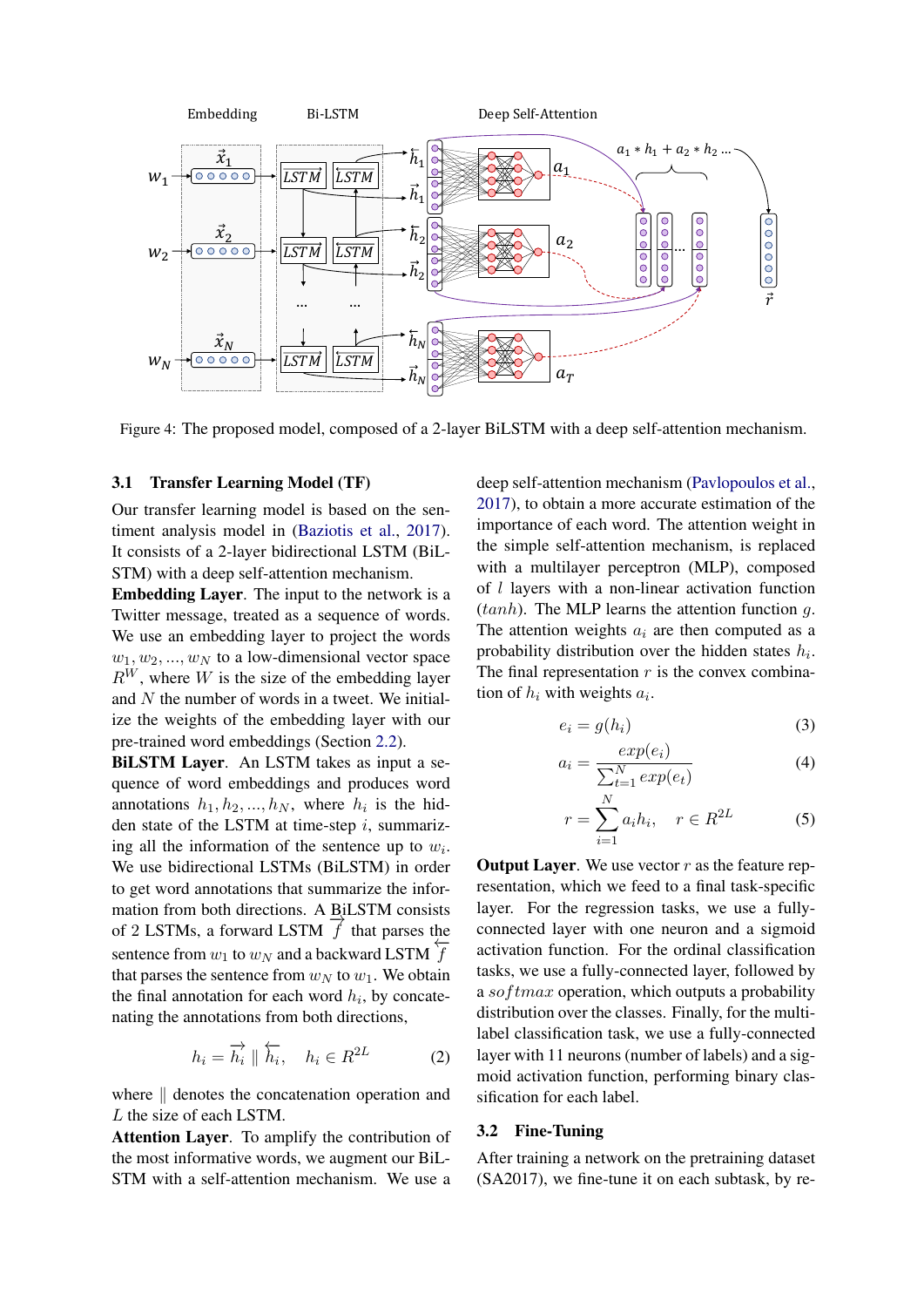placing its final layer with a task-specific layer. We experimented with two fine-tuning schemes. The first approach is to fine-tune the whole network, that is, both the pretrained encoder (BiL-STM) and the task-specific layer. The second approach is to use the pretrained model only for weight initialization, freeze its weights during training and just fine-tune the final layer. Based on the experimental results, the first approach obtains significantly better results in all tasks.

## 3.3 Regularization

In both models, we add Gaussian noise to the embedding layer, which can be interpreted as a random data augmentation technique, that makes models more robust to overfitting. In addition to that, we use dropout [\(Srivastava et al.,](#page-10-3) [2014\)](#page-10-3) and we stop training after the validation loss has stopped decreasing (early-stopping).

Furthermore, we do not fine-tune the embedding layers. Words occurring in the training set, are projected in the embedding space and the classifier correlates certain regions of the embedding space to certain emotions. However, words included only in the test set, remain at their initial position which may no longer reflect their "true" emotion, leading to mis-classifications.

## 4 Experiments and Results

## 4.1 Experimental Setup

Training We use Adam algorithm [\(Kingma and](#page-8-20) [Ba,](#page-8-20) [2014\)](#page-8-20) for optimizing our networks, with minibatches of size 32 and we clip the norm of the gradients [\(Pascanu et al.,](#page-9-19) [2013\)](#page-9-19) at 1, as an extra safety measure against exploding gradients. For developing our models we used PyTorch [\(Paszke et al.,](#page-9-20) [2017\)](#page-9-20) and Scikit-learn [\(Pedregosa et al.,](#page-9-21) [2011\)](#page-9-21).

Class Weights. In subtasks *EI-oc* and *V-oc*, some classes have more training examples than others, introducing bias in our models. To deal with this problem, we apply class weights to the loss function, penalizing more the misclassification of under-represented classes. These weights are computed as the inverse frequencies of the classes in the training set.

Hyper-parameters. In order to tune the hyperparameter of our model, we adopt a Bayesian optimization [\(Bergstra et al.,](#page-8-21) [2013\)](#page-8-21) approach, performing a more time-efficient search in the high dimensional space of all the possible values, compared to grid or random search. We set size of the

embedding layer to 310 (300 *word2vec* + 10 affective dimensions), which we regularize by adding Gaussian noise with  $\sigma = 0.2$  and dropout of 0.1. The sentence encoder is composed of 2 BiLSTM layers, each of size 250 (per direction) with a 2 layer self-attention mechanism. Finally, we apply dropout of 0.3 to the encoded representation.

## 4.2 Experiments

In Table [2,](#page-6-0) we compare the proposed transfer learning models against 3 strong baselines. Pearson correlation is the metric used for the first four subtasks, whereas Jaccard index is used for the *E-c* multi-label classification subtask. The first baseline is a unigram Bag-of-Words (BOW) model with TF-IDF weighting. The second baseline is a Neural Bag-of-Words (N-BOW) model, where we retrieve the *word2vec* embeddings of the words in a tweet and compute the tweet representation as the average (centroid) of the constituent *word2vec* embeddings. Finally, the third baseline is similar to the second one, but with the addition of 10-dimensional affective embeddings that model affect-related dimensions (valence, dominance, arousal, etc). Both BOW and N-BOW features are then fed to a linear SVM classifier, with tuned  $C = 0.6$ . In order to assess the impact of transfer learning, we evaluate the performance of each model in 3 different settings: (1) random weight initialization (LST-M-RD), (2) transfer learning with frozen weights (LSTM-TL-FR), (3) transfer learning with finetuning (LSTM-TL-FT). The results of our neural models in Table [2](#page-6-0) are computed by averaging the results of 10 runs to account for model variability.

Baselines. Our first observation is that N-BOW baselines significantly outperform BOW in subtasks *EI-reg*, *EI-oc*, *V-reg* and *V-oc*, in which we have to predict the intensity of an emotion, or the tweet's valence. However, BOW achieves slightly better performance in subtask *E-c*, in which we have to recognize the emotions expressed in each tweet. This can be attributed to the fact that BOW models perform well in tasks where we the occurrence of certain words is sufficient, to accurately determine the classification result. This suggests that in subtask E-c, certain words are highly indicative of some emotions. Word embeddings, though, that encode the correlation of each word with different dimensions, enable NBOW to better predict the intensity of various emotions. Further-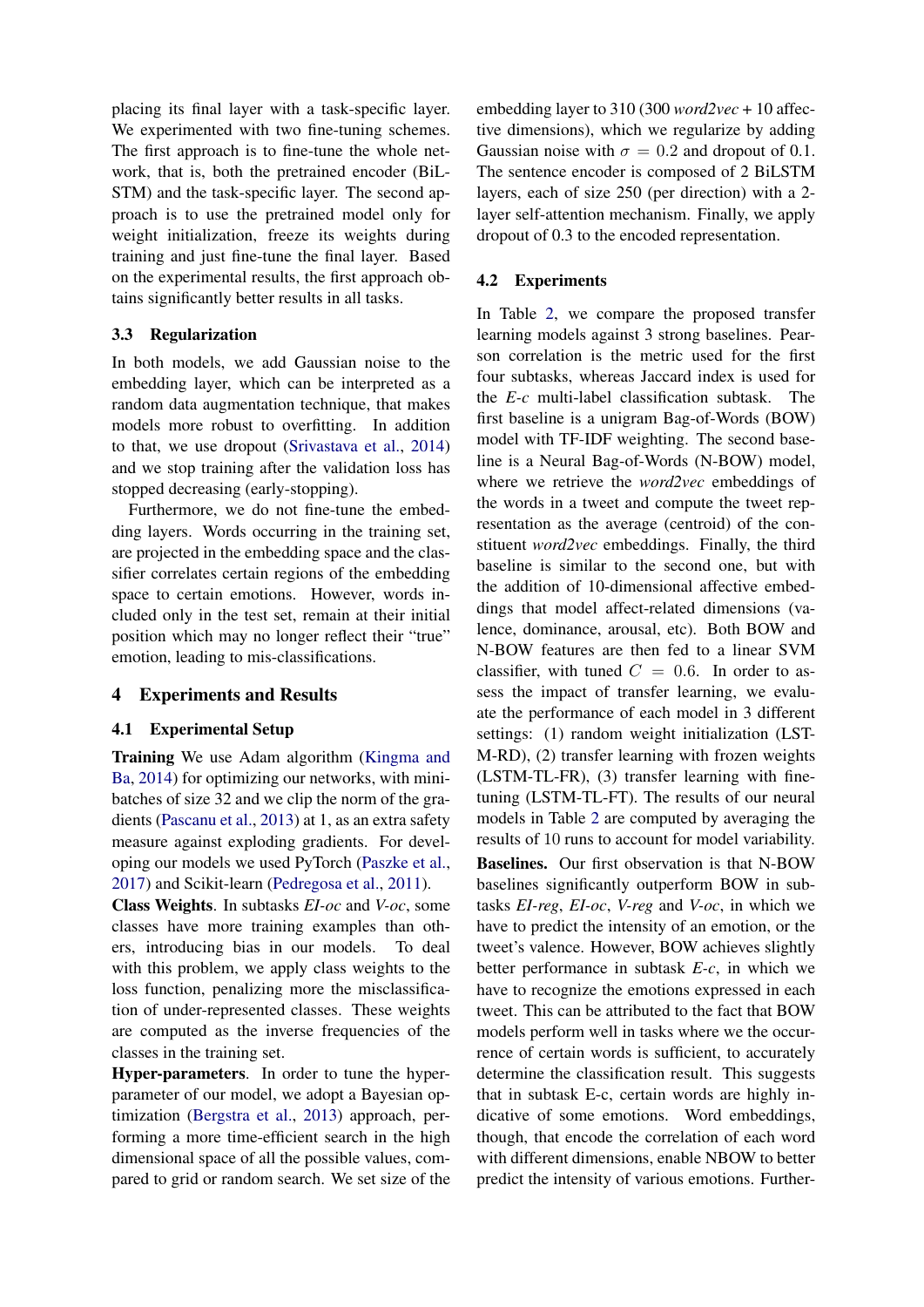<span id="page-6-0"></span>

|                   | EI-reg (pearson) |                                 |     | EI-oc (pearson)      |                      |        | V-Reg                | V-oc    | E-c       |           |           |
|-------------------|------------------|---------------------------------|-----|----------------------|----------------------|--------|----------------------|---------|-----------|-----------|-----------|
|                   | anger            | fear                            | joy | sadness              | anger                | fear   | joy                  | sadness | (pearson) | (pearson) | (iaccard) |
| <b>BOW</b>        | 0.5249           | $0.5227$ $0.5716$               |     | 0.4721               | 0.3996               | 0.3491 | 0.4456               | 0.3835  | 0.5963    | 0.4954    | 0.4572    |
| <b>NBOW</b>       | 0.6539           | $0.6318$ $0.6355$               |     |                      | $0.6305 \mid 0.5573$ | 0.3796 | 0.5044               | 0.5009  | 0.7501    | 0.6527    | 0.4541    |
| $NBOW+A*$         |                  | $0.656 \mid 0.6359 \mid 0.6384$ |     | $0.6341 \mid 0.5367$ |                      | 0.3906 | 0.4803               | 0.5005  | 0.7457    | 0.6578    | 0.4478    |
| <b>LSTM-RD</b>    | 0.7568           | $0.7357$ $0.7313$               |     | 0.7479               | 0.6387               |        | $0.5874 \mid 0.6226$ | 0.6343  | 0.8462    | 0.7722    | 0.5788    |
| <b>LSTM-TL-FR</b> | 0.7347           | $0.6509 \mid 0.7321$            |     | 0.7269               | 0.5999               | 0.4666 | 0.6264               | 0.6030  | 0.8275    | 0.7331    | 0.5243    |
| LSTM-TL-FT        | 0.7717           | $0.7273$ $0.7638$               |     | 0.7665               | 0.6329               | 0.5702 | 0.6351               | 0.6400  | 0.8390    | 0.7652    | 0.5788    |

Table 2: Results of our experiments across all subtasks on the official evaluation metrics. For subtasks *EI-reg, EI-oc, V-reg, V-oc*, the evaluation metric is Pearson correlation. For subtask *E-c*, the evaluation metric is multi-label accuracy (Jaccard index). BOW stands for Bag-of-Words baseline, N-BOW stands for Neural Bag-of-Words baseline and N-BOW+A indicates the inclusion of the affective word features. As for the neural models, RD stands for random initialization, TL for Transfer Learning, FR for Frozen pretrained layers (without fine-tuning) and FT for Fine-Tuning. For our deep-learning models, the results are computed by averaging 10 runs to account for the variability in training performance.

<span id="page-6-1"></span>

|                | Ave.diff. Overall | Ave.diff. | p-value |
|----------------|-------------------|-----------|---------|
| Anger          | 0.001             |           | 0.02223 |
| Fear           | $-0.003$          | $-0.003$  |         |
| Joy            | 0.004             | 0.010     |         |
| <b>Sadness</b> | 0.002             | $-0.002$  |         |
| Valence        | 0.005             | 0.005     |         |

Table 3: Analysis for inappropriate biases

more, regarding the affective embeddings, we can directly observe their impact by the performance gain over the NBOW baseline.

Transfer Learning. We observe that our neural models achieved better performance than all baselines by a large margin. Moreover, we can see that our transfer learning model yielded higher performance over the non-transfer model in most of the Emotion Intensity (EI) subtasks. In the Emotion multi-label classification subtask (E-c), transfer learning did not outperform the random initialization model. This can be attributed to the fact that our source dataset (SA17) was not diverse enough to boost the model performance when classifying the tweets into none, one or more of a set of 11 emotions. As for fine-tuning or freezing the pretrained layers, the overall results show that enabling the model to fine-tune always results in significant gains. This is consistent with our intuition that allowing the weights of the model to adapt to the target dataset, thus encoding task-specific information, results in performance gains. Regarding the emotion of *joy*, we observe that in EI-reg and EI-oc subtasks, LSTM-RD matches the performance of LSTM-TL-FR. We interpret this result as an indication of the semantic similarity between the source and the target task.

Mystery dataset. The submitted models were also evaluated against a mystery dataset, in order to investigate if there is statistically significant social bias in them. This is a very important experiment, especially when automated machine learning algorithms are interacting with social media content and users in the wild. The mystery dataset consists of pairs of sentences that differ only in the social context (e.g. gender or race). Submitted models are expected to predict the same affective values for both sentences in the pair. The evaluation metric is the average difference in prediction scores per class, along with the p-value score indicating if the difference is statistically significant. Results are summarized in Table [3.](#page-6-1)

## 4.3 Attention visualizations

Fig. [10](#page-7-0) shows a heat-map of the attention weights on top of 8 example tweets (2 tweets per emotion). The color intensity corresponds to the weight given to each word by the self-attention mechanism and signifies the importance of this word for the final prediction. We can see that the salient words correspond to the predicted emotion (e.g. "irritated" for anger, "mourn" for sadness etc.). An interesting observation is that when emojis are present they are almost always selected as important, which indicates their function as weak annotations. Also note that the attention mechanism can hint to dependencies between words even if they far in a sentence, like the "why" and "mad" in the sadness example.

### 4.4 Competition Results

Our official ranking was 2/48 in subtask 1A (EIreg), 5/39 in subtask 2A (EI-oc), 4/38 in subtask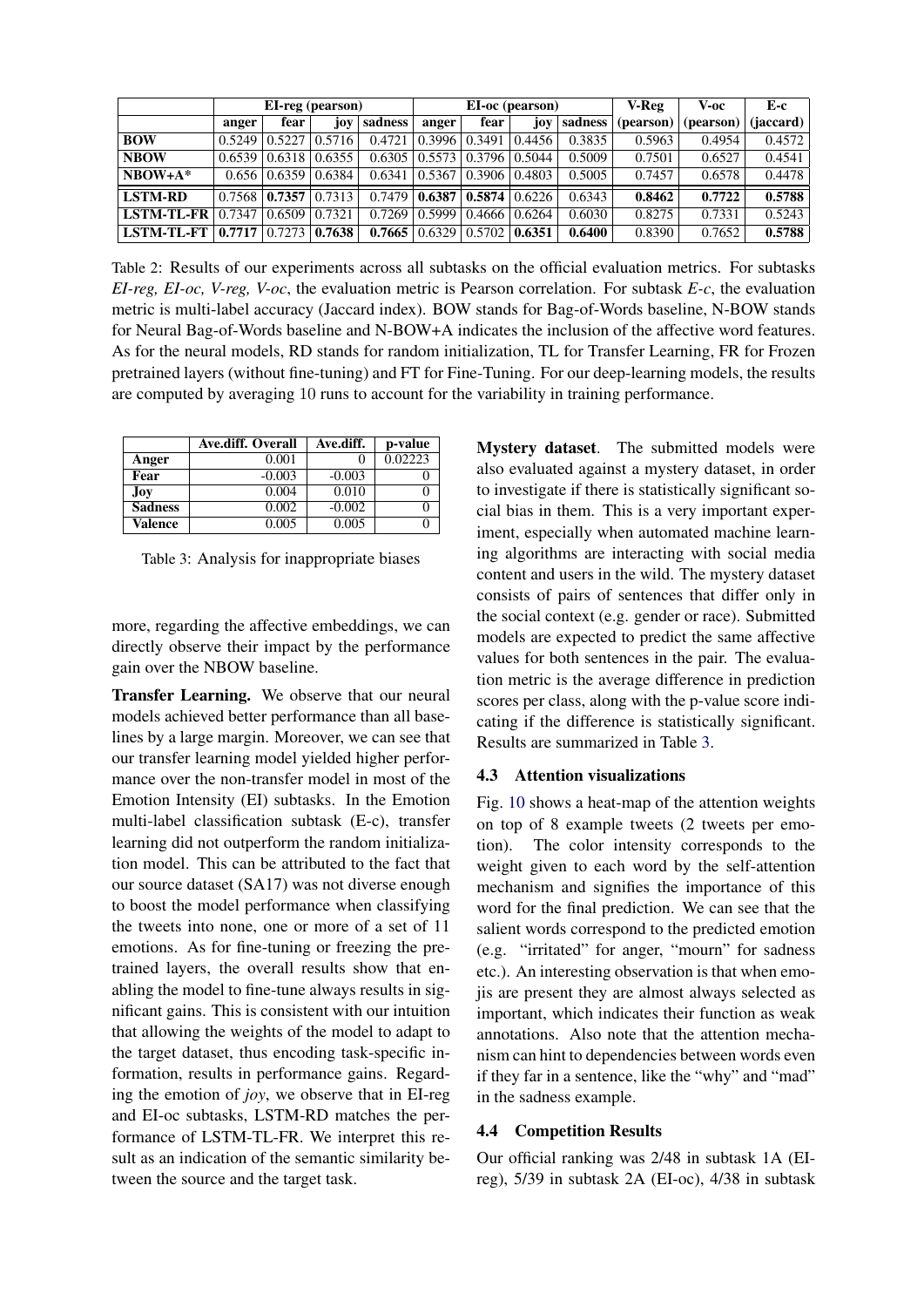<span id="page-7-0"></span>

Figure 10: Attention heat-map visualization. The color intensity of each word corresponds to its weight (importance), given by the self-attention mechanism (Section [2.6\)](#page-3-1).

3A (V-reg), 8/37 (tie with 6 and 7 place) in subtask 4A (V-oc) and 1/35 in subtask 5A (E-c). All of our models achieved competitive results. We used the same transfer learning approach in all subtasks (LSTM-TL-FT), utilizing the same pretrained model.

## 5 Conclusion

In this paper we present a deep-learning system for short text emotion intensity, valence estimation for both regression and classification and multiclass emotion classification. We used Bidirectional LSTMs, with a deep attention mechanism and took advantage of transfer learning in order to address the problem of limited training data.

Our models achieved excellent results in single and multi-label classification tasks, but mixed results in emotion and valence intensity tasks. Future work can follow two directions. Firstly, we aim to revisit the task with different transfer learning approaches, such as [\(Felbo et al.,](#page-8-22) [2017;](#page-8-22) [Howard and Ruder,](#page-8-23) [2018;](#page-8-23) [Hashimoto et al.,](#page-8-24) [2016\)](#page-8-24).

Secondly, we would like to introduce characterlevel information in our models, based on [\(Wiet](#page-10-4)[ing et al.,](#page-10-4) [2016;](#page-10-4) [Labeau and Allauzen,](#page-8-25) [2017\)](#page-8-25), in order to overcome the problem of out-of-vocabulary (OOV) words and learn syntactic and stylistic features [\(Peters et al.,](#page-9-22) [2018\)](#page-9-22), which are highly indicative of emotions and their intensity.

Finally, we make both our pretrained word embeddings and the source code of our models available to the community<sup>[3](#page-7-1)</sup>, in order to make our results easily reproducible and facilitate further experimentation in the field.

Acknowledgements. This work has been partially supported by the BabyRobot project supported by EU H2020 (grant #687831). Also, the authors would like to thank NVIDIA for supporting this work by donating a TitanX GPU.

<span id="page-7-1"></span><sup>3</sup>[github.com/cbaziotis/](github.com/cbaziotis/ntua-slp-semeval2018-task1)

[ntua-slp-semeval2018-task1](github.com/cbaziotis/ntua-slp-semeval2018-task1)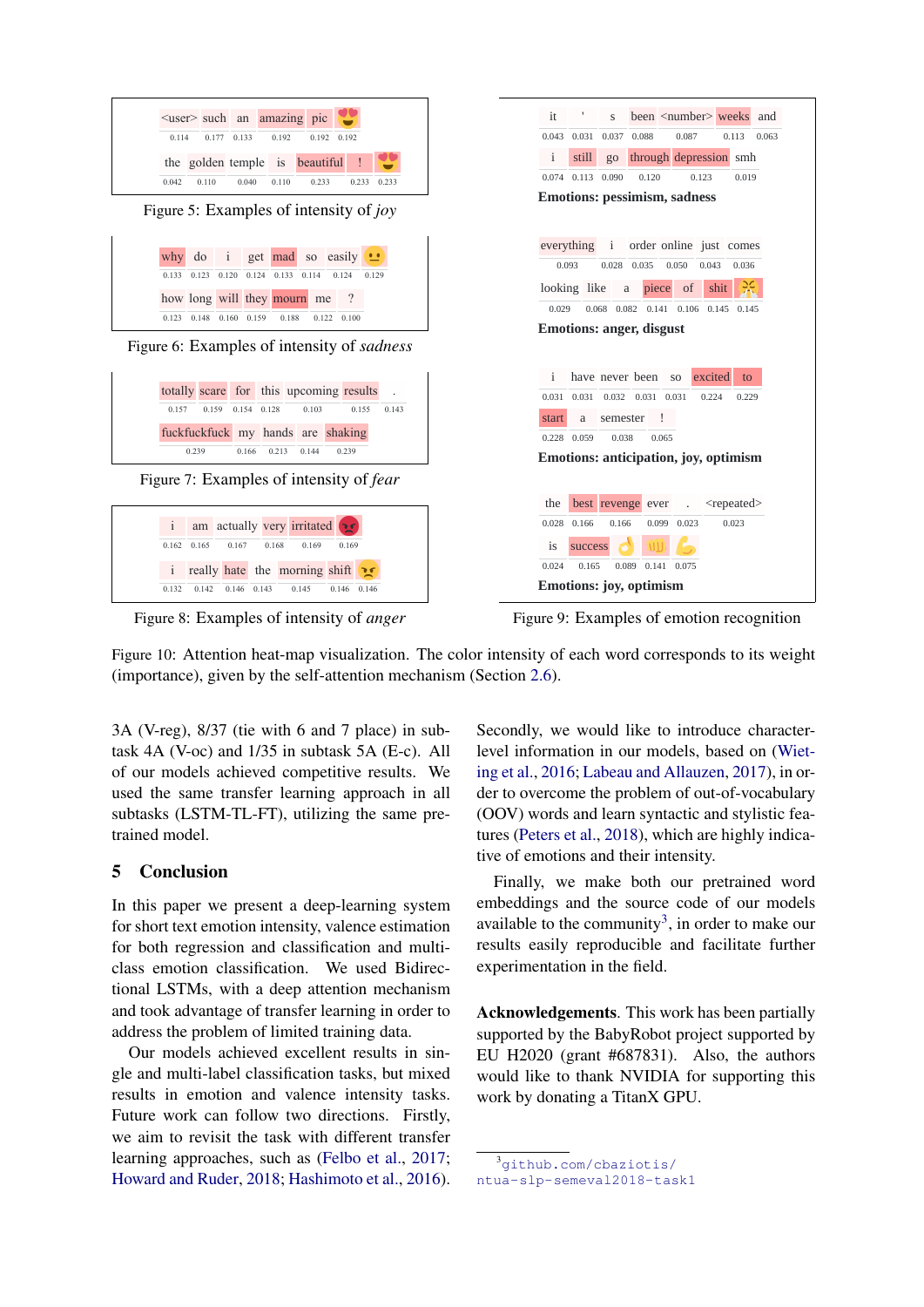## References

- <span id="page-8-13"></span>Aishwarya Agrawal, Jiasen Lu, Stanislaw Antol, Margaret Mitchell, C. Lawrence Zitnick, Devi Parikh, and Dhruv Batra. 2017. [Vqa: Visual question an](https://doi.org/10.1007/s11263-016-0966-6)[swering.](https://doi.org/10.1007/s11263-016-0966-6) *Int. J. Comput. Vision*, 123(1):4–31.
- <span id="page-8-19"></span>Dzmitry Bahdanau, Kyunghyun Cho, and Yoshua Bengio. 2014. [Neural machine translation by](http://arxiv.org/abs/1409.0473) [jointly learning to align and translate.](http://arxiv.org/abs/1409.0473) *CoRR*, abs/1409.0473.
- <span id="page-8-11"></span>Christos Baziotis, Nikos Pelekis, and Christos Doulkeridis. 2017. Datastories at semeval-2017 task 4: Deep lstm with attention for message-level and topic-based sentiment analysis. In *Proceedings of the 11th International Workshop on Semantic Evaluation (SemEval-2017)*, pages 747–754.
- <span id="page-8-15"></span>Yoshua Bengio, Patrice Simard, and Paolo Frasconi. 1994. Learning long-term dependencies with gradient descent is difficult. *IEEE transactions on neural networks*, 5(2):157–166.
- <span id="page-8-21"></span>James Bergstra, Daniel Yamins, and David D. Cox. 2013. Making a Science of Model Search: Hyperparameter Optimization in Hundreds of Dimensions for Vision Architectures. *ICML (1)*, 28:115–123.
- <span id="page-8-3"></span>Johan Bollen, Huina Mao, and Alberto Pepe. 2011a. Modeling public mood and emotion: Twitter sentiment and socio-economic phenomena. *Icwsm*, 11:450–453.
- <span id="page-8-1"></span>Johan Bollen, Huina Mao, and Xiaojun Zeng. 2011b. Twitter mood predicts the stock market. *Journal of computational science*, 2(1):1–8.
- <span id="page-8-8"></span>M. Bradley and P. Lang. 1999. Affective norms for English words (ANEW): Instruction Manual and Affective Ratings. Technical report.
- <span id="page-8-6"></span>Lea Canales and Patricio Martínez-Barco. 2014. Emotion detection from text: A survey. In *Proceedings of the Workshop on Natural Language Processing in the 5th Information Systems Research Working Days (JISIC)*, pages 37–43.
- <span id="page-8-0"></span>Wilas Chamlertwat, Pattarasinee Bhattarakosol, Tippakorn Rungkasiri, and Choochart Haruechaiyasak. 2012. Discovering consumer insight from twitter via sentiment analysis. *J. UCS*, 18(8):973–992.
- <span id="page-8-18"></span>Kyunghyun Cho, Bart Van Merriënboer, Caglar Gulcehre, Dzmitry Bahdanau, Fethi Bougares, Holger Schwenk, and Yoshua Bengio. 2014. Learning phrase representations using RNN encoder-decoder for statistical machine translation. *arXiv preprint arXiv:1406.1078*.
- <span id="page-8-10"></span>J.M. Clark and A. Paivio. 2004. Extensions of the paivio, yuille, and madigan (1968) norms. *Behavior Research Methods, Instruments, & Computers*, 36(3):371–383.
- <span id="page-8-7"></span>Ronan Collobert and Jason Weston. 2008. A unified architecture for natural language processing: Deep neural networks with multitask learning. In *Proceedings of the 25th International Conference on Machine Learning*, pages 160–167. ACM.
- <span id="page-8-9"></span>M. Coltheart. 1981. The mrc psycholinguistic database. *The Quarterly Journal of Experimental Psychology Section A*, 33(4):497–505.
- <span id="page-8-14"></span>Jia Deng, Wei Dong, Richard Socher, Li-Jia Li, Kai Li, and Fei-Fei Li. 2009. Imagenet: a large-scale hierarchical image database.
- <span id="page-8-5"></span>Jan Deriu, Maurice Gonzenbach, Fatih Uzdilli, Aurelien Lucchi, Valeria De Luca, and Martin Jaggi. 2016. SwissCheese at SemEval-2016 Task 4: Sentiment classification using an ensemble of convolutional neural networks with distant supervision. *Proceedings of SemEval*, pages 1124–1128.
- <span id="page-8-22"></span>Bjarke Felbo, Alan Mislove, Anders Søgaard, Iyad Rahwan, and Sune Lehmann. 2017. Using millions of emoji occurrences to learn any-domain representations for detecting sentiment, emotion and sarcasm. *arXiv preprint arXiv:1708.00524*.
- <span id="page-8-2"></span>Alec Go, Richa Bhayani, and Lei Huang. 2009. Twitter sentiment classification using distant supervision. *CS224N Project Report, Stanford*, 1(12).
- <span id="page-8-24"></span>Kazuma Hashimoto, Caiming Xiong, Yoshimasa Tsuruoka, and Richard Socher. 2016. A joint many-task model: Growing a neural network for multiple nlp tasks. *arXiv preprint arXiv:1611.01587*.
- <span id="page-8-16"></span>Sepp Hochreiter, Yoshua Bengio, Paolo Frasconi, and Jürgen Schmidhuber. 2001. *Gradient Flow in Recurrent Nets: The Difficulty of Learning Long-Term Dependencies*. A field guide to dynamical recurrent neural networks. IEEE Press.
- <span id="page-8-17"></span>Sepp Hochreiter and Jürgen Schmidhuber. 1997. Long short-term memory. *Neural computation*, 9(8):1735–1780.
- <span id="page-8-23"></span>Jeremy Howard and Sebastian Ruder. 2018. Finetuned language models for text classification. *arXiv preprint arXiv:1801.06146*.
- <span id="page-8-12"></span>Daniel Jurafsky and H. James. 2000. Speech and language processing an introduction to natural language processing, computational linguistics, and speech.
- <span id="page-8-20"></span>Diederik Kingma and Jimmy Ba. 2014. Adam: A method for stochastic optimization. *arXiv preprint arXiv:1412.6980*.
- <span id="page-8-4"></span>Svetlana Kiritchenko, Xiaodan Zhu, and Saif M. Mohammad. 2014. Sentiment analysis of short informal texts. *Journal of Artificial Intelligence Research*, 50:723–762.
- <span id="page-8-25"></span>Matthieu Labeau and Alexandre Allauzen. 2017. Character and subword-based word representation for neural language modeling prediction. In *Proceedings of the First Workshop on Subword and Character Level Models in NLP*, pages 1–13.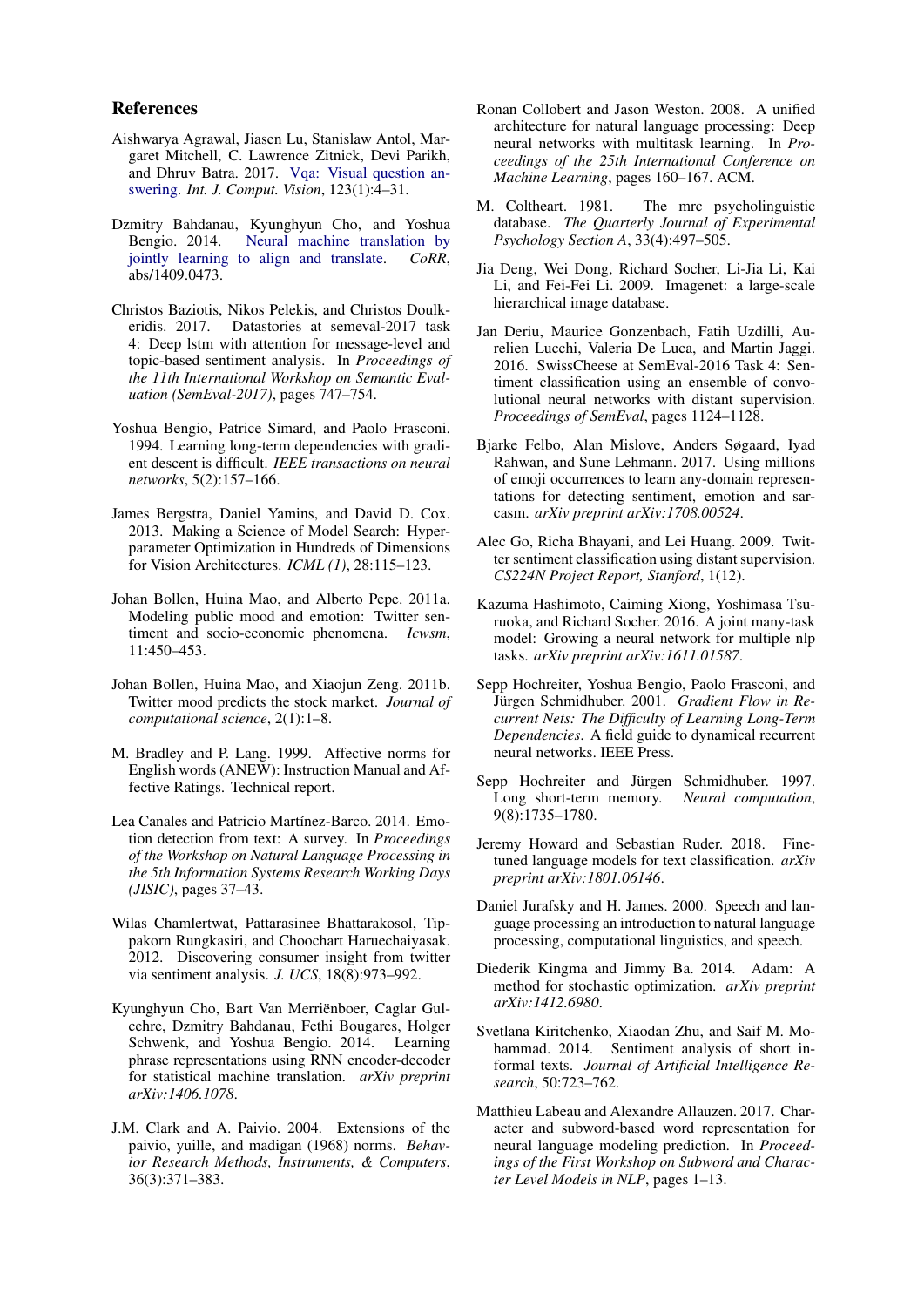- <span id="page-9-18"></span>Jonathan Long, Evan Shelhamer, and Trevor Darrell. 2014. [Fully convolutional networks for semantic](http://arxiv.org/abs/1411.4038) [segmentation.](http://arxiv.org/abs/1411.4038) *CoRR*, abs/1411.4038.
- <span id="page-9-14"></span>N. Malandrakis, A. Potamianos, E. Iosif, and S. Narayanan. 2013. Distributional semantic models for affective text analysis. *IEEE Transactions on Audio, Speech and Language Processing*, 21(11):2379–2392.
- <span id="page-9-12"></span>Tomas Mikolov, Ilya Sutskever, Kai Chen, Greg S. Corrado, and Jeff Dean. 2013. Distributed representations of words and phrases and their compositionality. In *Advances in Neural Information Processing Systems*, pages 3111–3119.
- <span id="page-9-9"></span>Saif M. Mohammad, Felipe Bravo-Marquez, Mohammad Salameh, and Svetlana Kiritchenko. 2018. Semeval-2018 Task 1: Affect in tweets. In *Proceedings of International Workshop on Semantic Evaluation (SemEval-2018)*, New Orleans, LA, USA.
- <span id="page-9-5"></span>Saif M. Mohammad, Svetlana Kiritchenko, and Xiaodan Zhu. 2013. NRC-Canada: Building the stateof-the-art in sentiment analysis of tweets. *arXiv preprint arXiv:1308.6242*.
- <span id="page-9-3"></span>Saif M Mohammad and Peter D Turney. 2010. Emotions evoked by common words and phrases: Using mechanical turk to create an emotion lexicon. In *Proceedings of the NAACL HLT 2010 workshop on computational approaches to analysis and generation of emotion in text*, pages 26–34. Association for Computational Linguistics.
- <span id="page-9-4"></span>Saif M Mohammad and Peter D Turney. 2013. Crowdsourcing a word–emotion association lexicon. *Computational Intelligence*, 29(3):436–465.
- <span id="page-9-6"></span>Andrius Mudinas, Dell Zhang, and Mark Levene. 2012. Combining lexicon and learning based approaches for concept-level sentiment analysis. In *Proceedings of the first international workshop on issues of sentiment discovery and opinion mining*, page 5. ACM.
- <span id="page-9-2"></span>Finn Årup Nielsen. 2011. A new anew: Evaluation of a word list for sentiment analysis in microblogs. *arXiv preprint arXiv:1103.2903*.
- <span id="page-9-15"></span>E. Palogiannidi, E. Iosif, P. Koutsakis, and A. Potamianos. 2015. Valence, Arousal and Dominance Estimation for English, German, Greek, Portuguese and Spanish Lexica using Semantic Models. In *Proc. of Interspeech*, pages 1527–1531.
- <span id="page-9-19"></span>Razvan Pascanu, Tomas Mikolov, and Yoshua Bengio. 2013. On the difficulty of training recurrent neural networks. *ICML (3)*, 28:1310–1318.
- <span id="page-9-20"></span>Adam Paszke, Sam Gross, Soumith Chintala, Gregory Chanan, Edward Yang, Zachary DeVito, Zeming Lin, Alban Desmaison, Luca Antiga, and Adam Lerer. 2017. Automatic differentiation in pytorch.
- <span id="page-9-11"></span>John Pavlopoulos, Prodromos Malakasiotis, and Ion Androutsopoulos. 2017. Deep learning for user comment moderation. *arXiv preprint arXiv:1705.09993*.
- <span id="page-9-21"></span>Fabian Pedregosa, Gaël Varoquaux, Alexandre Gramfort, Vincent Michel, Bertrand Thirion, Olivier Grisel, Mathieu Blondel, Peter Prettenhofer, Ron Weiss, Vincent Dubourg, and others. 2011. Scikitlearn: Machine learning in Python. *Journal of Machine Learning Research*, 12(Oct):2825–2830.
- <span id="page-9-22"></span>Matthew E Peters, Mark Neumann, Mohit Iyyer, Matt Gardner, Christopher Clark, Kenton Lee, and Luke Zettlemoyer. 2018. Deep contextualized word representations. *arXiv preprint arXiv:1802.05365*.
- <span id="page-9-0"></span>Ferran Pla and Lluís-F Hurtado. 2014. Political tendency identification in twitter using sentiment analysis techniques. In *Proceedings of COLING 2014, the 25th international conference on computational linguistics: Technical Papers*, pages 183–192.
- <span id="page-9-17"></span>Ali Sharif Razavian, Hossein Azizpour, Josephine Sullivan, and Stefan Carlsson. 2014. [CNN features off](http://arxiv.org/abs/1403.6382)[the-shelf: an astounding baseline for recognition.](http://arxiv.org/abs/1403.6382) *CoRR*, abs/1403.6382.
- <span id="page-9-13"></span>Radim Řehůřek and Petr Sojka. 2010. Software Framework for Topic Modelling with Large Corpora. In *Proceedings of the LREC 2010 Workshop on New Challenges for NLP Frameworks*, pages 45–50, Valletta, Malta. ELRA. [http://is.muni.cz/](http://is.muni.cz/publication/884893/en) [publication/884893/en](http://is.muni.cz/publication/884893/en).
- <span id="page-9-8"></span>Sara Rosenthal, Noura Farra, and Preslav Nakov. 2017a. Semeval-2017 task 4: Sentiment analysis in twitter. In *Proceedings of the 11th International Workshop on Semantic Evaluation (SemEval-2017)*, pages 502–518.
- <span id="page-9-10"></span>Sara Rosenthal, Noura Farra, and Preslav Nakov. 2017b. SemEval-2017 Task 4: Sentiment Analysis in Twitter. In *Proceedings of the 11th International Workshop on Semantic Evaluation*, SemEval '17, Vancouver, Canada. Association for Computational Linguistics.
- <span id="page-9-7"></span>Mickael Rouvier and Benoit Favre. 2016. SENSEI-LIF at SemEval-2016 Task 4: Polarity embedding fusion for robust sentiment analysis. *Proceedings of SemEval*, pages 202–208.
- <span id="page-9-16"></span>Toby Segaran and Jeff Hammerbacher. 2009. *Beautiful Data: The Stories Behind Elegant Data Solutions*. "O'Reilly Media, Inc.".
- <span id="page-9-1"></span>Jianfeng Si, Arjun Mukherjee, Bing Liu, Qing Li, Huayi Li, and Xiaotie Deng. 2013. Exploiting topic based twitter sentiment for stock prediction. In *Proceedings of the 51st Annual Meeting of the Association for Computational Linguistics (Volume 2: Short Papers)*, volume 2, pages 24–29.